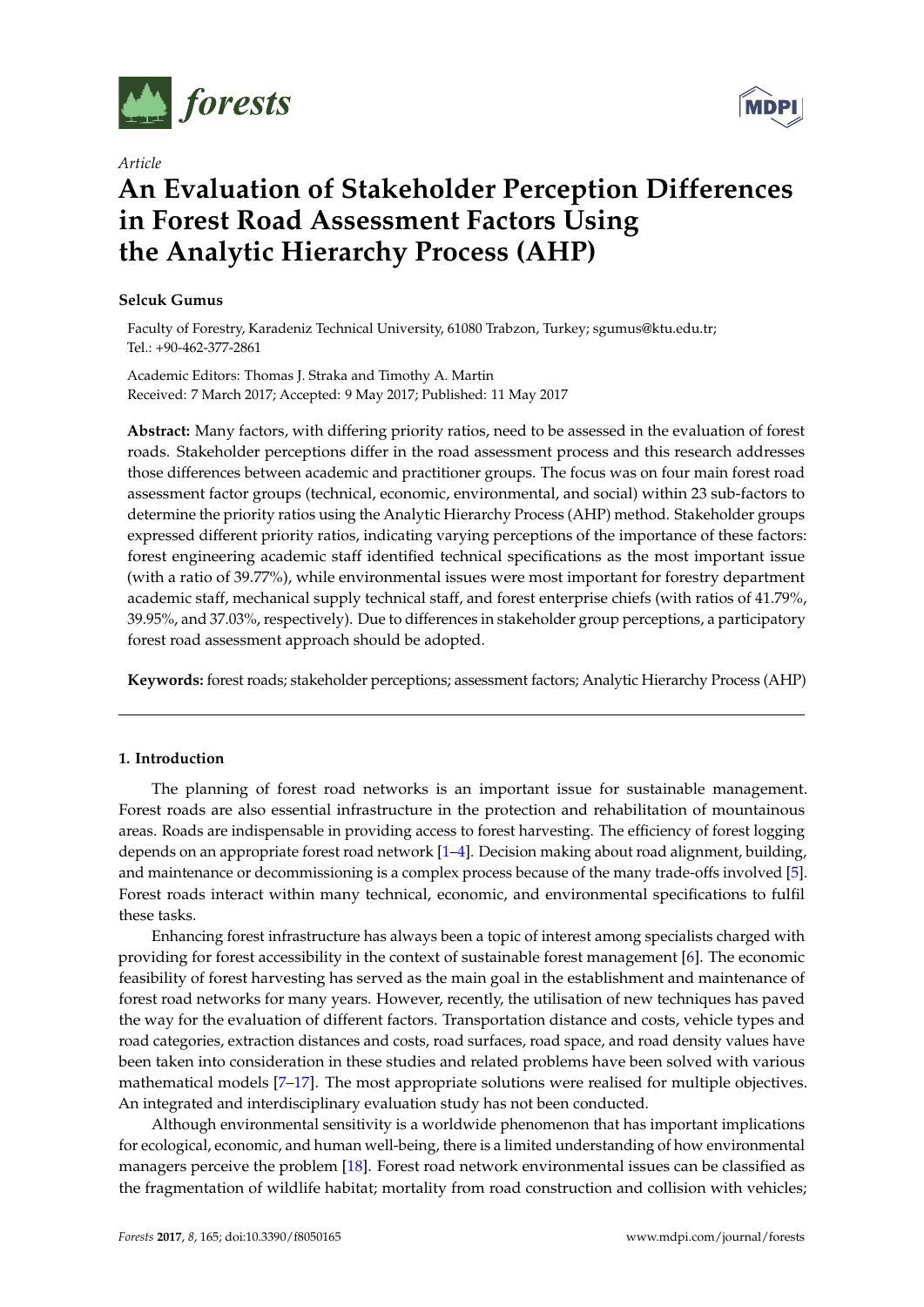modification of animal behaviour; disruption of the physical environment; the spread of exotic species; and changes in human use of land and water [\[19](#page-7-7)[,20\]](#page-7-8).

The management of natural resources, especially forest conservation, is critical to achieving sustainable development. In this regard, forest road networks are considered as one of the main keys for economic, protective, and supportive forestry development plans and have an underlying role in plan organization [\[21\]](#page-7-9).

The stakeholder perception assessment entails a subjective point of view, related to the experience and opinion of the people involved in the analysis [\[22\]](#page-8-0). Incorporating perceptions is essential for ensuring the successful formulation and implementation of any policy [\[23\]](#page-8-1).

The forest road network planning begins with the forest road evaluations, and the appropriate ones will be included in the plan. The road evaluation studies are performed by an experienced planner. In Turkey, existing roads are evaluated for a new plan in the process of making or redesigning the forest road network plans. This is done in accordance with edict number 292, which was issued by the General Directorate of Forestry (GDF) [\[24\]](#page-8-2). This evaluation is performed according to the location, longitudinal gradient, road platform width, curve and bend standards, and so on. From the existing roads, those that meet the forest road standards with these features are included in the new road network plan, while the roads which cannot be improved even with major repairs, taking into account economy and environmental harm, are completely abandoned and omitted from the new plan. The aforementioned factors are generally assessed according to the legislation of the GDF, in spite of the fact that at the international level all environmental and influencing factors, including the slope, soil type, geology, hydrography, aspect, the volume of trees per hectare, tree type and elevation are used for forest road planning.

As a result of increased competition under globalisation, various parametrical and non-parametrical techniques are used both in the public and private sector to measure and increase efficiency and productivity [\[25](#page-8-3)[,26\]](#page-8-4). Multi-criteria techniques are considered as a promising framework for evaluation because they clearly have the potential to take into account conflictual, multidimensional, incommensurable, and uncertain effects of decisions [\[27\]](#page-8-5). Flexibility, simplicity in computing, and option ranking feasibility are some of the advantages of the Analytic Hierarchy Process (AHP) method that can be an effective help to evaluate diverse situations and road locating in the forest [\[1\]](#page-7-0).

The AHP method, which was first proposed by Myers and Alpert in 1968 [\[28\]](#page-8-6) and developed by Saaty in 1977 [\[29\]](#page-8-7), is a user-friendly, simple, and logical multi-criteria assessment method, which allows for stakeholder inclusion [\[30](#page-8-8)[–33\]](#page-8-9). The AHP has been widely applied for preference analysis in complex, multi-attribute problems [\[27\]](#page-8-5).

AHP uses various alternatives, such as choosing the best policy alternatives, determining requirements, allocating resources, predicting outcomes, measuring performance, designing systems, ensuring system stability and optimization, planning, resolving conflict, and assessing risk when setting priorities [\[34\]](#page-8-10).

The aim of this study was to determine the perception differences among stakeholders that should be taken into consideration during the evaluation of forest roads for the implementation of standard forest road planning studies countrywide. As a result, the prospect of a participatory planning approach should emerge.

#### **2. Materials and Methods**

This study was conducted to identify differences among the perceptions of four different stakeholder groups, comprised of academic and practitioner groups, which were stakeholders in the evaluation of forest roads, using the AHP framework.

Technical, economic, environmental, and social factors have been identified through literature studies for the evaluation process. These are often accepted factor groups for the evaluation of forest roads and networks. Within these four groups, 23 sub-factors were considered. The sub-factors were selected from commonly based factors by evaluating previous studies on forest roads [\[1–](#page-7-0)[17](#page-7-5)[,19](#page-7-7)[,35–](#page-8-11)[40\]](#page-8-12).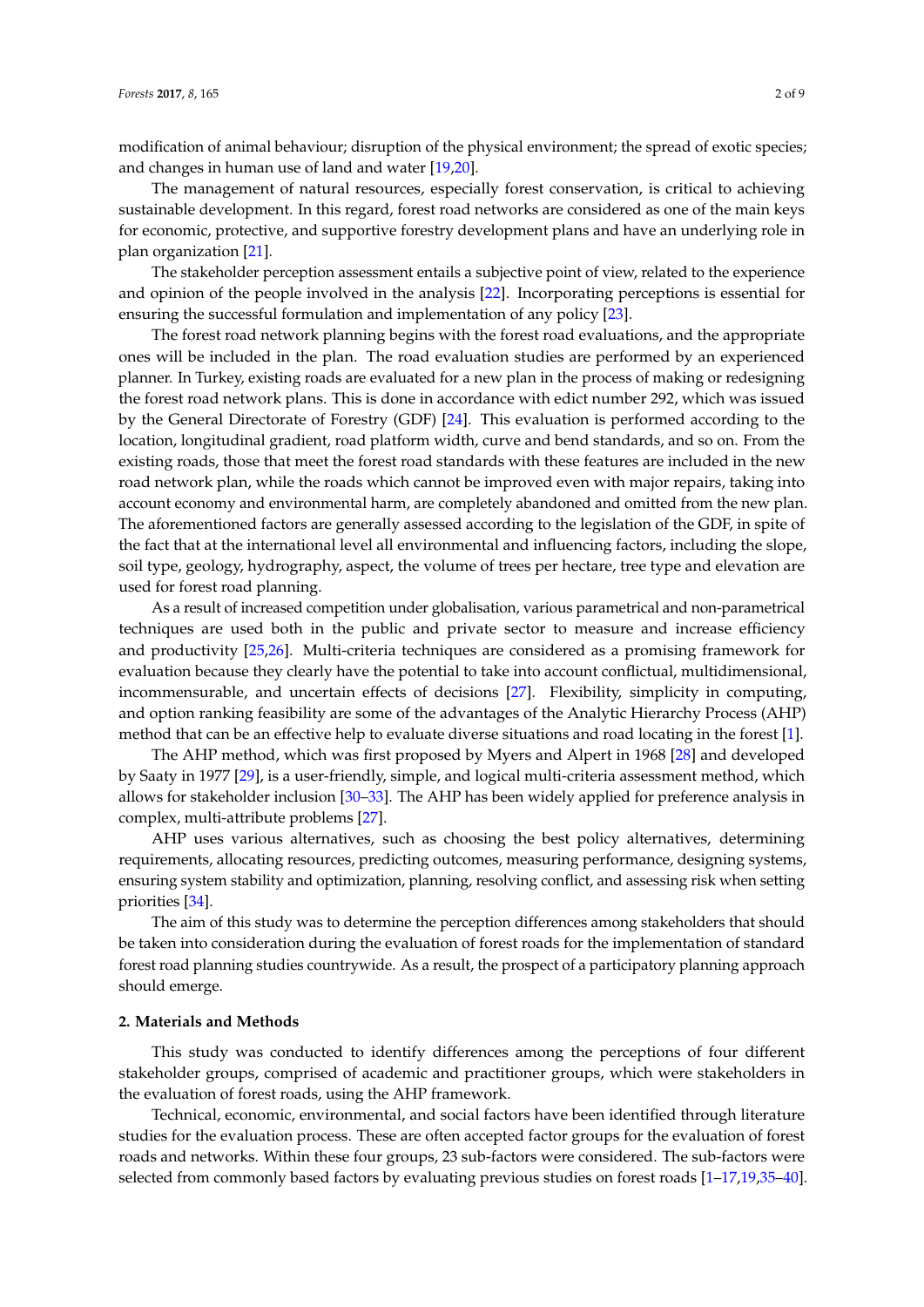<span id="page-2-0"></span>The factor groups and sub-factors are tabulated below (Table [1\)](#page-2-0). The evaluation process was based on these sub-factors.

| <b>Technical Specifications</b>                         | <b>Economic Features</b> | <b>Environmental Properties</b>                             | <b>Social Features</b>                                            |  |  |
|---------------------------------------------------------|--------------------------|-------------------------------------------------------------|-------------------------------------------------------------------|--|--|
| Longitudinal gradient<br>(Transport quality and safety) | Transportation costs     | Fire protection<br>(possibilities of accessing and linking) | Suitability for forestry activities<br>(opening-up rate percents) |  |  |
| Road upper-structure                                    | Maintenance costs        | Partition or destruction of<br>valuable forest lands        | Suitability for rural settler<br>transportation                   |  |  |
| Necessity of drainage structures                        |                          | Soil erosion and<br>water quality problems                  | Suitable for agricultural use                                     |  |  |
| Continuous access                                       |                          | Risk of landslides<br>by high hillside slopes               | Transit eligibility                                               |  |  |
| Temporary access                                        |                          | Pressure on water courses                                   | Usability for safety (civil and<br>military use) purposes         |  |  |
| <b>Extraction distance</b>                              |                          | Partition or destruction<br>of wildlife habitats            | Possibility to use for hunting                                    |  |  |
|                                                         |                          |                                                             | Tourism-recreational potential                                    |  |  |
|                                                         |                          |                                                             | Sporting suitability for use                                      |  |  |
|                                                         |                          |                                                             | Access to scientific research areas                               |  |  |

**Table 1.** The factor groups and sub-factors evaluated for forest road assessment.

People evaluate subjects from many different angles and prioritize what they care about most. A simultaneous comparison of all the factors makes it possible to understand what kind of mutual relationships are created by these combined factors. Doing this, however, requires that certain assumptions be made and adopted [\[41\]](#page-8-13).

Stakeholder partnerships consist of representatives from private interest groups, local public agencies, and state or federal agencies, who convene as a group, periodically and indefinitely, to discuss or negotiate public policy within a broadly defined issue area [\[42\]](#page-8-14). All of the experts selected for this research were forest engineers. While expert groups were established, forest engineering and forestry issues were evaluated separately in the academic environment and forestry sector. Forestry department members, to my personal observation, have higher environmental sensitivity than forestry engineering department members. Planners and practitioners were evaluated as two separate groups in the forestry sector. The forest enterprise's chiefs, who form the practitioner group, have been evaluated as the direct use group of the forest roads.

The stakeholder groups in the study are academic staff from the forest engineering department (FEDAS); forestry department academic staff (FDAS); the technical staff of the Mechanical Supply Branch Offices (MSBTS) of provincial organizations of the General Directorate of Forestry; and the Chiefs of the Forest Enterprises (FEC).

The Analytic Hierarchy Process (AHP) combines all the factors in a hierarchical decomposition of the system, which represents the goals and functions in the higher and lower priorities. AHP specifies priorities among the alternatives and it also assigns the criteria necessary to expertly judge these alternatives [\[1\]](#page-7-0).

A questionnaire was used to determine the perceptions of the stakeholder groups according to the AHP methodology. A total of 33 out of 50 (66%) questionnaires were received at the year 2009. The stakeholder group's experts were informed about the evaluation method in the questionnaire. The questionnaire contains a pairwise comparison of each of the sub-factors according to the priorities within each sub-factor. In the pairwise comparison method, criteria and alternatives can be presented in pairs of one or more referees (e.g., experts or decision makers) [\[43\]](#page-8-15). Each factor in rows is compared with other factors in columns. The comparison was done by grading them between 2 and 9, from low through high priority. A value of 1 is used when the priorities of the compared factors are considered to be equal. If the priority of the factor in the column is considered to be higher than in the row, the grading is given as 1/priority grade.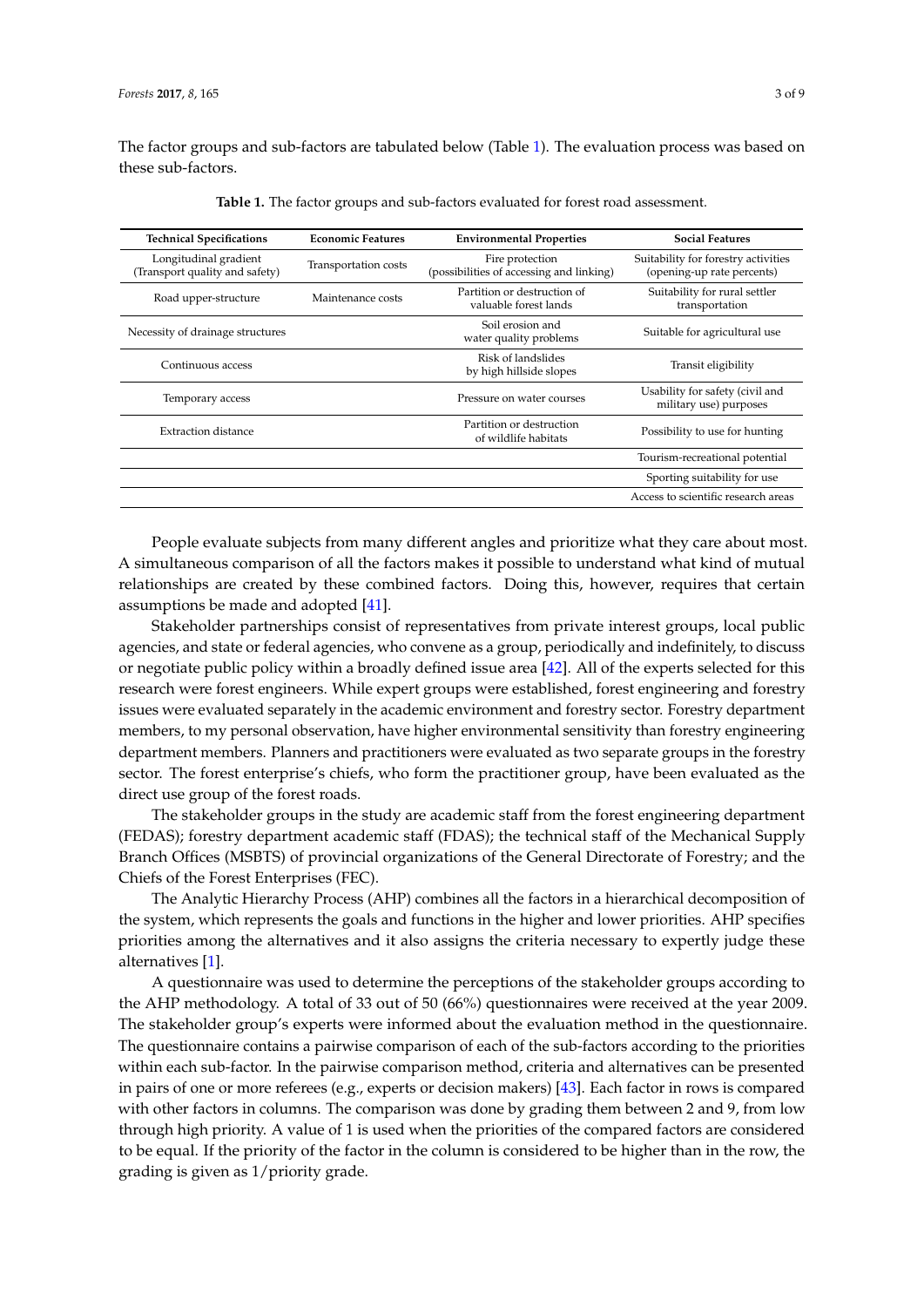There are several methods employed in AHP for aggregating group opinions. The arithmetic mean method is one of the most common group preference aggregation methods in AHP [\[43\]](#page-8-15). In order to determine the stakeholder groups priorities, the arithmetic mean of the priority values that each stakeholder group experts have identified in the questionnaires were taken and pairwise comparison matrices of AHP methodology were established [\[44\]](#page-8-16). The consistency of expert comparison priorities should be tested at AHP. The Consistency Ratio (CR) has been calculated for priority ratios of each stakeholder group, taking into account the pairwise comparison matrix and priority ratios. The consistency ratio has to be lower than 0.1. The Random Consistency Index (RI) value used 1.6526 according to the 23-factors matrix at CR calculation [\[45\]](#page-8-17).

The relative priorities of the 23 sub-factors under four main factor groups were scored by four stakeholder groups, and the perception differences were discussed according to the priority ratios.

#### **3. Results and Discussion**

Pairwise comparison matrices were tabulated for four stakeholder groups, using the average priority scores of compared factors of questionnaires filled in by group's experts. These priority scores are generally shown in the upper triangle of a pairwise comparison matrix. The comparison matrix of the FEDAS group experts is given in Table [2](#page-4-0) as a sample. The rows and columns of the matrix consist of the same factors. The highest average score according to the row–column comparison was 7.18 between factors of continuous access and temporary access. The score 7 indicates that the first factor is "very strong or demonstrated" according to the factor compared. The scoring value of 3 means that the priority is "weak/moderate" where 5 is "essential or strong priority" and 9 is "absolute priority" [\[29\]](#page-8-7). The "absolute priority" is calculated as  $0.11 (1/9)$  if the factor in the column is prioritized.

The priority ratio of each sub-factor was calculated using the priority scoring generated with the pairwise comparison matrices of each stakeholder group separately. The priority ratio of each sub-factor and the main factor groups' (technical, economic, environmental and social) priority ratios that contain the sum of each sub-factor ratio are given in Table [3.](#page-5-0) The stakeholders' perceptions about forest road evaluation factors were evaluated for main factor groups according to the priority ratios.

The Forest Engineering Department Academic Staff (FEDAS) ranked the technical specifications with the highest priority ratio (39.77%), which was rated second (35.09%) by the Forest Enterprises Chiefs (FEC). The lowest priority was given by by the Forestry Department's academic staff (FDAS) (32.57%). The priority ratio (33.4%) of the General Directorate of Forestry's (GDF) Mechanical Supply Branch Technical Staff (MSBTS), who carry out the planning of the forest road networks, was lower than the FEC, who were the practitioner stakeholders.

The highest priority ratio difference (7.2%) was between the FEDAS and FDAS groups regarding the technical specifications. It is very difficult to explain the reason for this perception difference, but it is possible to conclude that stakeholder faculty members do not work together at high levels. A similar situation exists among practitioner stakeholder groups. The chief's high priority over that of the planner technical staff reveals some problems in the GDF. The planning units of the GDF are generally perceived as secondary task positions. This can, therefore, prevent technical staff from concentrating on their work.

Environmental issues were found to be the most important factors with a priority ratio of 41.79% by the FDAS, while in contrast, FEDAS gave this the least importance with a 35.57% priority ratio. Environmental issues were assessed with a 39.95% priority ratio by MSBTS and 37.03% by FEC. The rankings indicate that the perception difference among academic staff was larger than the perception differences between the GDF personnel.

The highest priority rate differences (6.22%) were determined among FDAS and FEDAS in terms of environmental issues, as with technical specifications. However, this time, the priority perceptions were reversed. In fact, this result shows that the AHP method is consistent, indicating that the difference of perceptions among the academic community in the forestry education system should be eliminated through increased cooperation.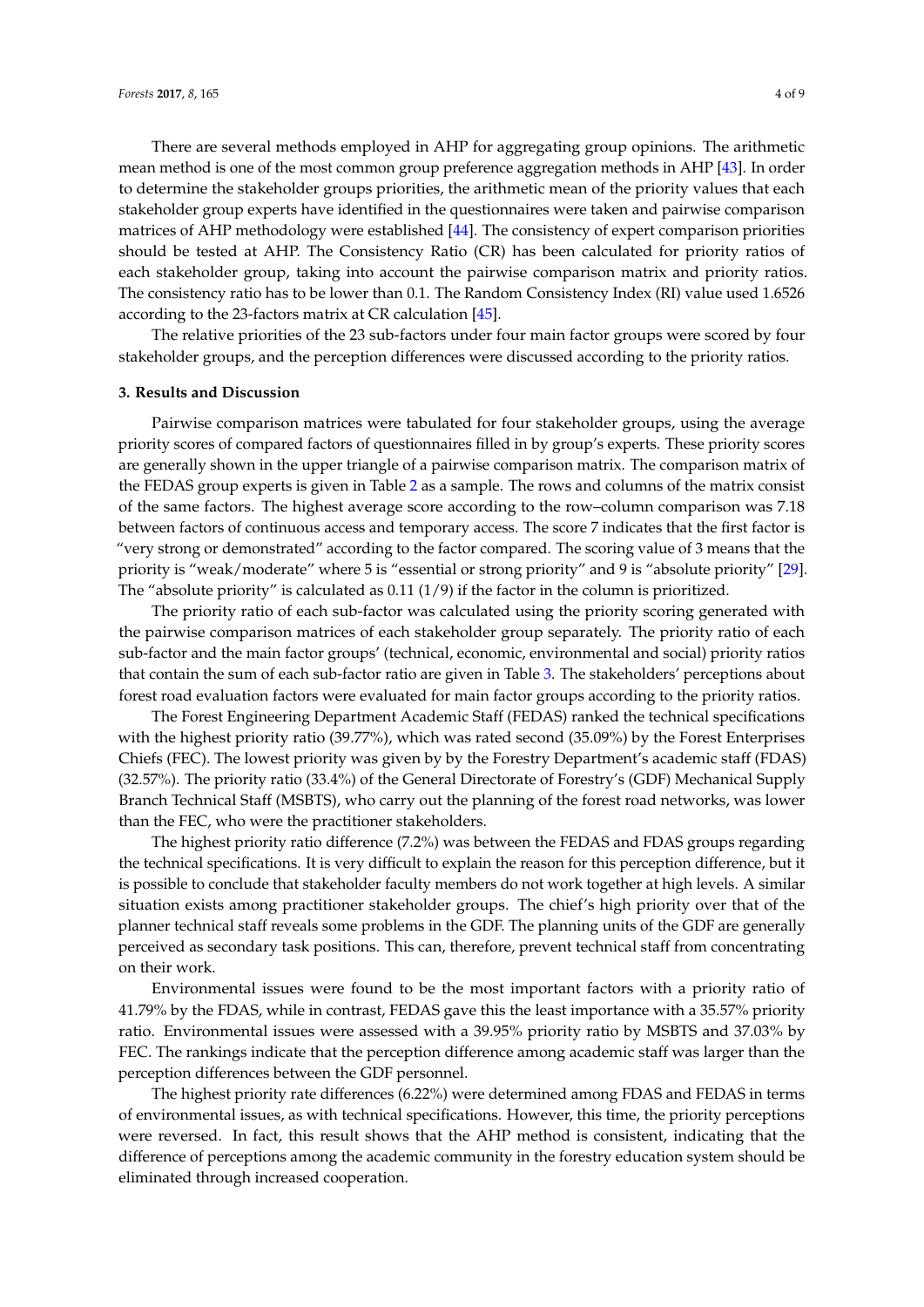<span id="page-4-0"></span>

| Assessed Effective Factors | Longitudinal Gradient | Road Upper-Structure | Necessity of Drainage Structures | Continuous Access | Temporary Access | <b>Extraction Distance</b> | Maintenance Costs | <b>Transportation Costs</b> | Fire protection | Partition or dest. of Valuable Forest Lands | Soil erosion and Water Quality Problems | Risk of Landslides by High Hillside Slopes | Pressure on Water Courses | of Wildlife Habitats<br>Partition or Dest. | Opening-Up Rate Percent | Suitability for Rural Settler Transportation | Jse<br>Suitable for Agricultural | Transit Eligibility | civil and Military Use | Possibility to Use for Hunting | Tourism-Recreational Potential | Sporting Suitability for Use | Access to Scientific Research Areas |
|----------------------------|-----------------------|----------------------|----------------------------------|-------------------|------------------|----------------------------|-------------------|-----------------------------|-----------------|---------------------------------------------|-----------------------------------------|--------------------------------------------|---------------------------|--------------------------------------------|-------------------------|----------------------------------------------|----------------------------------|---------------------|------------------------|--------------------------------|--------------------------------|------------------------------|-------------------------------------|
|                            | (1)                   | (2)                  | (3)                              | (4)               | (5)              | (6)                        | (7)               | (8)                         | (9)             | (10)                                        | (11)                                    | (12)                                       | (13)                      | (14)                                       | (15)                    | (16)                                         | (17)                             | (18)                | (19)                   | (20)                           | (21)                           | (22)                         | (23)                                |
| (1)                        | 1.0                   | 4.17<br>1.0          | 3.30                             | 2.66              | 5.30<br>4.03     | 3.75<br>3.78               | 3.34<br>2.59      | 3.12<br>2.96                | 2.57<br>1.72    | 1.49<br>1.33                                | 1.66                                    | 1.30                                       | 1.96<br>1.40              | 2.29<br>2.29                               | 2.85                    | 3.68<br>3.41                                 | 4.02                             | 4.47                | 3.13                   | 4.82                           | 4.18                           | 5.09                         | 3.48<br>3.21                        |
| (2)<br>(3)                 |                       |                      | 1.11<br>1.0                      | 1.82<br>2.01      | 3.76             | 3.38                       | 3.39              | 3.13                        | 2.06            | 1.39                                        | 1.27<br>1.90                            | 1.09<br>1.39                               | 1.42                      | 1.96                                       | 3.31<br>2.78            | 3.41                                         | 3.75<br>3.47                     | 4.47<br>3.75        | 3.04<br>2.13           | 5.09<br>4.36                   | 4.18<br>3.91                   | 4.55<br>4.73                 | 3.76                                |
| (4)                        |                       |                      |                                  | 1.0               | 7.18             | 5.27                       | 3.04              | 3.41                        | 3.29            | 3.52                                        | 1.40                                    | 1.08                                       | 1.31                      | 2.39                                       | 3.03                    | 3.39                                         | 3.58                             | 3.58                | 3.12                   | 4.55                           | 4.55                           | 4.91                         | 3.64                                |
| (5)                        |                       |                      |                                  |                   | 1.0              | 0.33                       | 0.71              | 0.77                        | 1.46            | 0.23                                        | 0.64                                    | 0.63                                       | 0.28                      | 0.59                                       | 1.16                    | 0.83                                         | 0.93                             | 1.19                | 1.63                   | 2.38                           | 1.59                           | 2.87                         | 1.24                                |
| (6)                        |                       |                      |                                  |                   |                  | 1.00                       | 1.27              | 0.65                        | 0.87            | 0.71                                        | 0.53                                    | 0.50                                       | 0.58                      | 0.74                                       | 1.44                    | 2.10                                         | 2.50                             | 2.61                | 2.29                   | 3.49                           | 2.42                           | 3.68                         | 1.95                                |
| (7)                        |                       |                      |                                  |                   |                  |                            | 1.00              | 1.99                        | 1.53            | 1.02                                        | 0.66                                    | 0.65                                       | 0.70                      | 0.88                                       | 1.92                    | 1.97                                         | 2.87                             | 2.62                | 2.14                   | 4.03                           | 3.50                           | 4.85                         | 2.85                                |
| (8)                        |                       |                      |                                  |                   |                  |                            |                   | 1.00                        | 1.97            | 2.00                                        | 0.80                                    | 0.78                                       | 1.13                      | 1.55                                       | 3.14                    | 3.50                                         | 2.96                             | 2.81                | 2.09                   | 4.30                           | 3.68                           | 5.03                         | 2.54                                |
| (9)                        |                       |                      |                                  |                   |                  |                            |                   |                             | 1.00            | 3.37                                        | 2.65                                    | 2.24                                       | 2.60                      | 3.51                                       | 3.74                    | 4.19                                         | 4.73                             | 4.91                | 3.27                   | 5.82                           | 6.18                           | 6.45                         | 4.09                                |
| (10)                       |                       |                      |                                  |                   |                  |                            |                   |                             |                 | 1.00                                        | 1.14                                    | 1.06                                       | 0.98                      | 1.97                                       | 3.30                    | 3.62                                         | 4.12                             | 4.58                | 3.18                   | 4.21                           | 4.27                           | 4.61                         | 3.56                                |
| (11)                       |                       |                      |                                  |                   |                  |                            |                   |                             |                 |                                             | 1.00                                    | 1.42                                       | 1.51                      | 2.47                                       | 4.09                    | 4.64                                         | 4.82                             | 4.36                | 3.56                   | 4.64                           | 5.00                           | 5.55                         | 3.82                                |
| (12)                       |                       |                      |                                  |                   |                  |                            |                   |                             |                 |                                             |                                         | 1.00                                       | 3.09                      | 4.00                                       | 4.64                    | 5.09                                         | 5.36                             | 5.18                | 4.02                   | 5.09                           | 5.55                           | 5.55                         | 4.27                                |
| (13)                       |                       |                      |                                  |                   |                  |                            |                   |                             |                 |                                             |                                         |                                            | 1.00                      | 2.86                                       | 3.73                    | 4.55                                         | 4.55                             | 4.55                | 3.26                   | 4.39                           | 4.30                           | 5.21                         | 3.38                                |
| (14)                       |                       |                      |                                  |                   |                  |                            |                   |                             |                 |                                             |                                         |                                            |                           | 1.00                                       | 2.68                    | 3.20                                         | 3.64                             | 3.73                | 2.46                   | 3.91                           | 4.00                           | 4.55                         | 3.05                                |
| (15)                       |                       |                      |                                  |                   |                  |                            |                   |                             |                 |                                             |                                         |                                            |                           |                                            | 1.00                    | 2.94                                         | 2.86                             | 3.03                | 2.10                   | 4.18                           | 3.27                           | 4.55                         | 2.45                                |
| (16)                       |                       |                      |                                  |                   |                  |                            |                   |                             |                 |                                             |                                         |                                            |                           |                                            |                         | 1.00                                         | 2.45                             | 1.95                | 1.49                   | 3.27                           | 1.79                           | 4.00                         | 2.59                                |
| (17)                       |                       |                      |                                  |                   |                  |                            |                   |                             |                 |                                             |                                         |                                            |                           |                                            |                         |                                              | 1.00                             | 2.09                | 1.25                   | 2.49                           | 2.13                           | 3.79                         | 2.08                                |
| (18)                       |                       |                      |                                  |                   |                  |                            |                   |                             |                 |                                             |                                         |                                            |                           |                                            |                         |                                              |                                  | 1.00                | 0.91                   | 2.55                           | 1.62                           | 2.58                         | 1.45                                |
| (19)                       |                       |                      |                                  |                   |                  |                            |                   |                             |                 |                                             |                                         |                                            |                           |                                            |                         |                                              |                                  |                     | 1.00                   | 3.56                           | 2.62                           | 3.75                         | 2.38                                |
| (20)                       |                       |                      |                                  |                   |                  |                            |                   |                             |                 |                                             |                                         |                                            |                           |                                            |                         |                                              |                                  |                     |                        | 1.00                           | 0.76                           | 0.97                         | 0.61                                |
| (21)                       |                       |                      |                                  |                   |                  |                            |                   |                             |                 |                                             |                                         |                                            |                           |                                            |                         |                                              |                                  |                     |                        |                                | 1.00                           | 3.18                         | 1.32                                |
| (22)<br>(23)               |                       |                      |                                  |                   |                  |                            |                   |                             |                 |                                             |                                         |                                            |                           |                                            |                         |                                              |                                  |                     |                        |                                |                                | 1.00                         | 0.54<br>1.00                        |
|                            |                       |                      |                                  |                   |                  |                            |                   |                             |                 |                                             |                                         |                                            |                           |                                            |                         |                                              |                                  |                     |                        |                                |                                |                              |                                     |

**Table 2.** Comparison matrix of average priority scores provided by questionaries' filled out by the forest engineering department academic staff stakeholder group experts.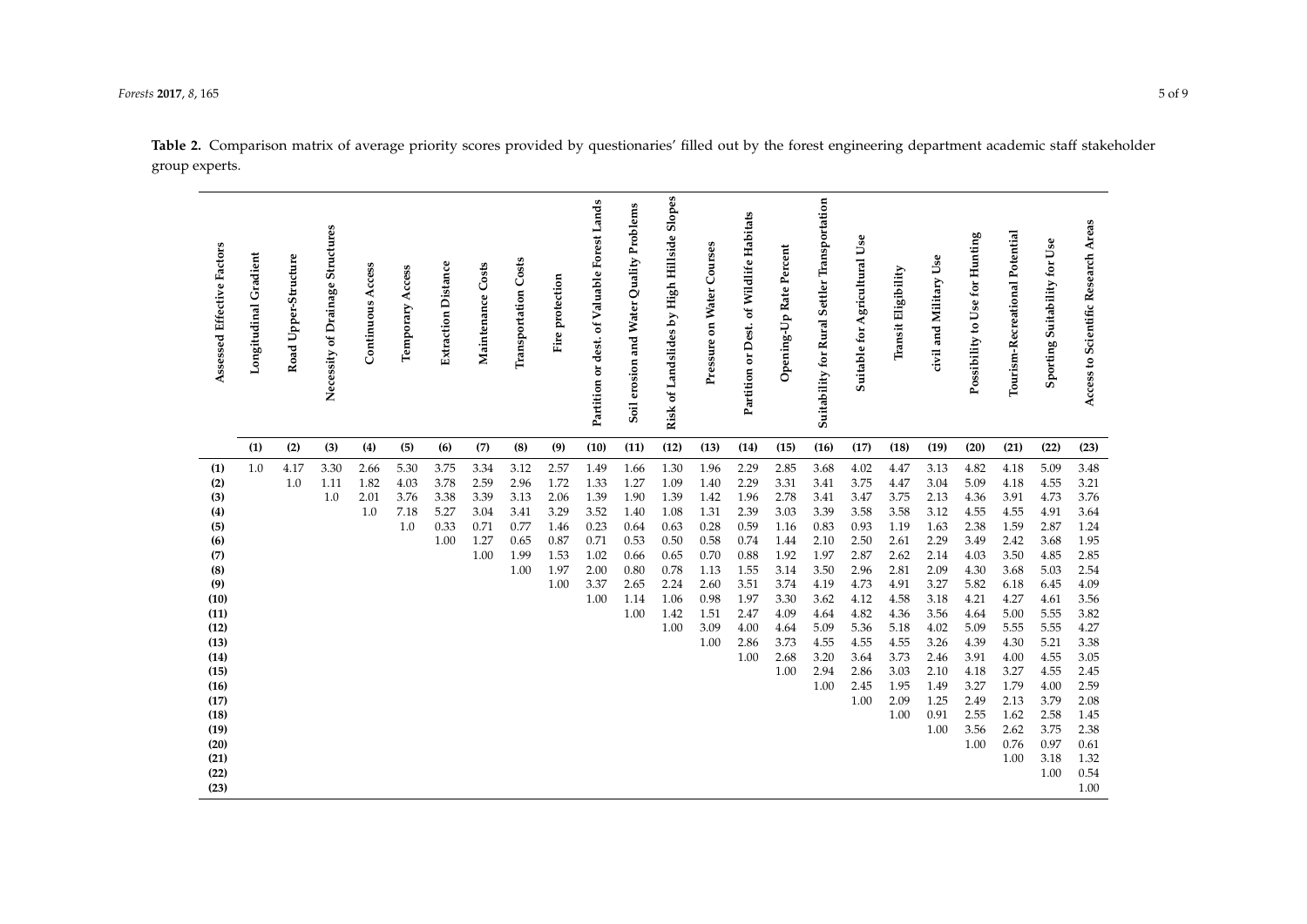<span id="page-5-0"></span>

| <b>Evaluation Factors</b>                    | <b>Forest Engineering Department</b><br>Academic Staff (%) | <b>Forestry Department</b><br>Academic Staff (%) | <b>Mechanical Supply Branch</b><br>Technical Staff (%) | Forest Enterprises Chiefs (%) |  |  |
|----------------------------------------------|------------------------------------------------------------|--------------------------------------------------|--------------------------------------------------------|-------------------------------|--|--|
| <b>Technical Specifications</b>              | 39.77                                                      | 32.57                                            | 33.4                                                   | 35.09                         |  |  |
| Longitudinal gradient                        | 10.53                                                      | 9.28                                             | 7.86                                                   | 10.29                         |  |  |
| Road upper-structure                         | 7.44                                                       | 5.27                                             | 5.88                                                   | 6.65                          |  |  |
| Necessity of drainage structures             | 7.61                                                       | 5.02                                             | 7.32                                                   | 5.43                          |  |  |
| Continuous access                            | 8.30                                                       | 5.92                                             | 6.72                                                   | 6.29                          |  |  |
| Temporary access                             | 2.45                                                       | 3.29                                             | 2.51                                                   | 3.11                          |  |  |
| <b>Extraction distance</b>                   | 3.44                                                       | 3.79                                             | 3.11                                                   | 3.32                          |  |  |
| <b>Economic features</b>                     | 8.92                                                       | 7.39                                             | 6.77                                                   | 6.3                           |  |  |
| Transportation costs                         | 4.14                                                       | 3.69                                             | 3.25                                                   | 3.92                          |  |  |
| Maintenance costs                            | 4.78                                                       | 3.70                                             | 3.52                                                   | 2.38                          |  |  |
| <b>Environmental issues</b>                  | 35.57                                                      | 41.79                                            | 39.95                                                  | 37.03                         |  |  |
| Fire protection                              | 7.19                                                       | 8.41                                             | 7.96                                                   | 8.46                          |  |  |
| Partition or destruction of val. for. lands  | 5.50                                                       | 5.83                                             | 6.27                                                   | 5.33                          |  |  |
| Soil erosion and water quality problems      | 6.17                                                       | 7.26                                             | 7.36                                                   | 7.87                          |  |  |
| Risk of landslides by high hillside slopes   | 7.33                                                       | 6.79                                             | 7.46                                                   | 6.95                          |  |  |
| Pressure on water courses                    | 5.42                                                       | 5.85                                             | 5.50                                                   | 4.32                          |  |  |
| Part, or destruction of wildlife habitats    | 3.96                                                       | 7.65                                             | 5.40                                                   | 4.10                          |  |  |
| <b>Social features</b>                       | 15.73                                                      | 18.23                                            | 19.85                                                  | 23.71                         |  |  |
| Opening-up rate percent's                    | 2.89                                                       | 3.29                                             | 3.18                                                   | 4.38                          |  |  |
| Suitability for rural settler transportation | 2.24                                                       | 2.29                                             | 2.29                                                   | 2.56                          |  |  |
| Suitable for agricultural use                | 1.92                                                       | 1.68                                             | 2.32                                                   | 2.10                          |  |  |
| Transit eligibility                          | 1.60                                                       | 1.39                                             | 1.73                                                   | 2.08                          |  |  |
| Usability for safety purposes                | 2.19                                                       | 3.45                                             | 4.75                                                   | 3.13                          |  |  |
| Possibility to use for hunting               | 1.06                                                       | 1.52                                             | 1.15                                                   | 1.28                          |  |  |
| Tourism-recreational potential               | 1.37                                                       | 1.63                                             | 1.38                                                   | 2.40                          |  |  |
| Sporting suitability for use                 | 0.95                                                       | 1.17                                             | 1.12                                                   | 1.40                          |  |  |
| Access to scientific research areas          | 1.51                                                       | 1.81                                             | 1.93                                                   | 2.24                          |  |  |
| Consistency Ratio (C.R.)                     | 0.058                                                      | 0.040                                            | 0.070                                                  | 0.074                         |  |  |

**Table 3.** Priority ratio distributions of forest road evaluation sub-factors and main factor groups according to stakeholders' perceptions.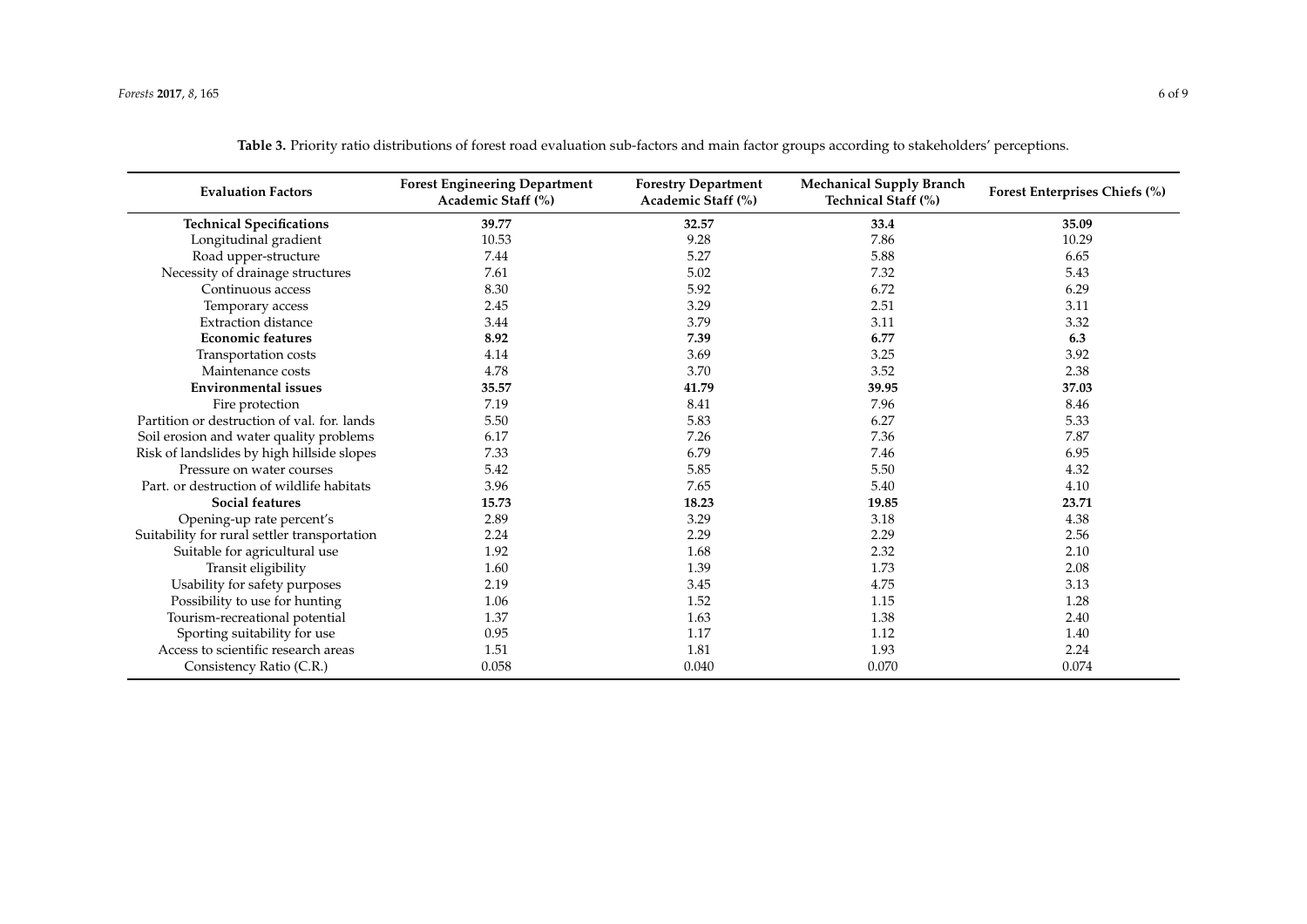The highest perception differences among stakeholders were realized in social characteristics based on the priority rates (7.98%). FEC gave the highest priority rate to social features, while FEDAS gave this the lowest priority rate. It is thought that more contact with the people living in rural areas by the chiefs would affect this result. The fact that this was given the least importance by the FEDAS suggests that they are thinking with an engineering mentality.

All the stakeholders ranked the importance of economic features in last place. In addition to this, the rates of the four groups were shown to be very close. FEDAS gave the biggest rating. Despite this, economic features have a low priority rating in total. In fact, the priority ratio of each of the sub-factors of the economic features group was higher than other sub-factor priority ratios. The average priority ratio for transportation costs was 3.75% and the maintenance costs ratio was 3.60%. These two values were determined to be higher than the average priority of many other sub-factors. The economical features of forest roads that are accepted as general infrastructure were evaluated with the lowest priority ratio by the practitioners because they do not pay much attention to the costs of forest roads relative to their functions.

Forest managers have to be concerned with road network design and construction more than in the past because of the environmental impacts of forest roads and their cost [\[1\]](#page-7-0). The environmental issues were the most important factor with an average priority ratio of 38.59% across all groups. This was followed by technical features, social features, and economic features, the average priority rates of which are 35.21%, 19.38% and 7.35%, respectively.

The longitudinal gradient factor is the most important factor with 9.49% of the highest priority when evaluated as a sub-factor. The fire protection factor follows the longitudinal gradient factor with an 8.01% priority ratio. The lowest priority ratio was obtained for sports purposes (1.16%).

### **4. Conclusions**

This study was conducted to identify differences in the perception of four different stakeholder groups, comprised of academic and practitioner groups, in the evaluation of forest roads.

The highest perception difference in terms of priority ratio (7.98%) among stakeholders was based on social features between FEC and FEDAS groups. The second highest difference was in terms of technical specifications between FEDAS and FDAS groups with a 7.2% priority ratio. Regarding environmental issues, the highest perception difference was between FDAS and FEDAS groups with a 6.22% priority ratio. The lowest perception difference was in economic characteristics at 2.15%.

FEDAS identified technical specifications as the most important factor with a priority ratio of 39.77%, while FDAS, MSBTS, and FEC identified the environmental issues as the most important factor with a ratio of 41.79%, 39.95%, and 37.03%, respectively among of the stakeholders. The academic members of the Forest Engineering Department placed environmental issues in second position with a ratio of 35.57%.

Environmental issues had the highest priority factor with an average priority ratio of 38.59% across all groups. This was followed by technical features, social features, and economic features, the average priority rates of which are 35.21%, 19.38%, and 7.35%, respectively. The longitudinal gradient is the most important factor with 9.49% of the highest priority when evaluated as a sub-factor. The fire protection factor follows the longitudinal gradient factor with an 8.01% priority ratio. The lowest priority ratio was obtained for sports purposes (1.16%). It was concluded that the priorities of the technical and economic features, which are traditional approaches in planning, should be re-considered, as environmental issues are of higher priority.

The results showed differences between the priority ratios of the factors among the stakeholder groups. Therefore, stakeholder assessments should be considered and participatory approaches should be adopted for forest road evaluation.

**Acknowledgments:** This work was supported by funds provided by the Karadeniz Technical University, Scientific Research Forest with the Project Number: 2007.113.01.12. Special thanks to the unit staff. Special thanks to Sezgin Hacısalihoglu for his support.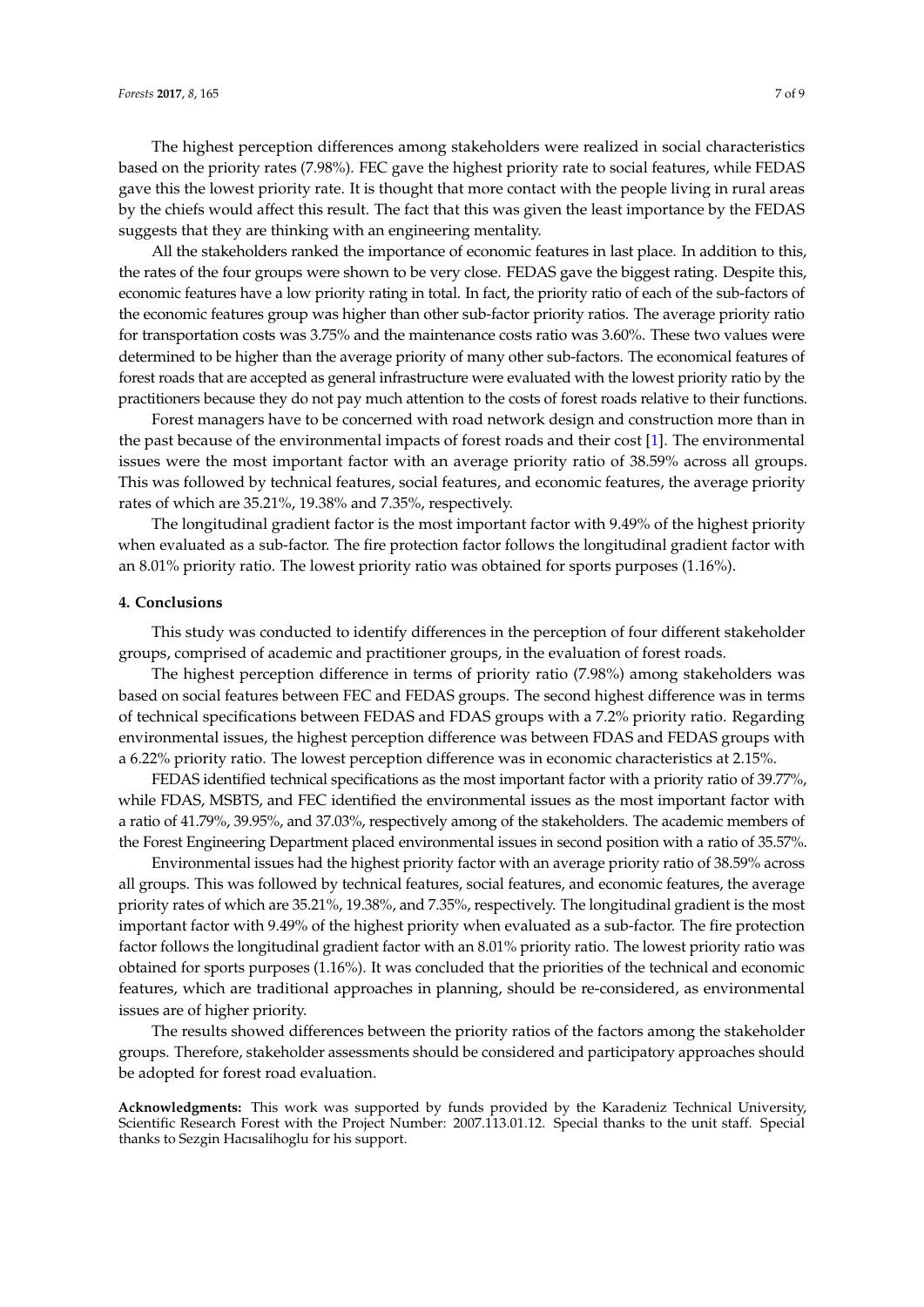**Conflicts of Interest:** The author declares no conflict of interest. The founding sponsor had no role in the design of the study; in the data collection, analyses, or interpretation of data; in the writing of the manuscript and in the decision to publish the results.

#### **References**

- <span id="page-7-0"></span>1. Samani, K.M.; Hosseiny, S.A.; Lotfalian, M.; Najafi, A. Planning road network in mountain forests using GIS and Analytic Hierarchical Process (AHP). *Casp. J. Environ. Sci.* **2010**, *8*, 151–162.
- 2. Hosseini, S.A.; Mazrae, M.R.; Lotfalian, M.; Parsakhoo, A. Designing an optimal forest road network by consideration of environmental impacts in GIS. *J. Environ. Eng. Landsc.* **2012**, *20*, 58–66. [\[CrossRef\]](http://dx.doi.org/10.3846/16486897.2012.662748)
- 3. Hayati, E.; Majnounian, B.; Abdi, E. Qualitative evaluation and optimization of forest road network to minimize total costs and environmental impacts. *iForest* **2012**, *5*, 121–125. [\[CrossRef\]](http://dx.doi.org/10.3832/ifor0610-009)
- <span id="page-7-1"></span>4. Detwiler, S.M. Rivers and Roads: Exploring How Environmental Governance Impacts State Management of Forest Roads. Master's Thesis, Oregon State University, Corvallis, OR, USA, 2016.
- <span id="page-7-2"></span>5. Lugo, A.E.; Gucinski, H. Function, effects, and management of forest roads. *For. Ecol. Manag.* **2000**, *133*, 249–262. [\[CrossRef\]](http://dx.doi.org/10.1016/S0378-1127(99)00237-6)
- <span id="page-7-3"></span>6. Enache, A.; Ciobanu, V.D.; Kühmaier, M.; Stampfer, K. An integrative decision support tool for assessing forest road options in a mountainous region in Romania. *Croat. J. For. Eng.* **2013**, *34*, 43–60.
- <span id="page-7-4"></span>7. Paterson, W.G.; Mcfarlane, H.W.; Dohaney, W.J. *Forest Road Classification in Eastern Canada*; Transportation Research Board Special Report, Issue Number: 160; Transportation Research Board: Washington, DC, USA, 1975.
- 8. Wolf, W. Assesment of forest road alternatives with special emphasis on environmental protection. In Proceedings of the Seminar on Environmentally Sound Forest Roads and Wood Transport, Sinaia, Romania, 17–22 June 1996.
- 9. Potocnik, I. The multiple use of forest roads and their classification. In Proceedings of the Seminar on Environmentally Sound Forest Roads and Wood Transport, Sinaia, Romania, 17–22 June 1996.
- 10. Sawaguchi, I. *Studies on Forest Road Evaluation and Forest Road Standards in Mountain Forests (1)—Characteristics of Parameters for Forest Road Evaluation*; Bulletin of the Forestry and Forest Products Research Institute: Ibaraki, Japan, 1996.
- 11. Weston, S.; Geo, P.; Reeve, D. *Forest Road Assessment Cougar Lake*; Madrone Environmental Services Ltd.: Abbotsford, BC, Canada, 2004.
- 12. Martin, A.M.; Owende, P.M.O.; Holden, N.M.; Ward, S.M.; O'Mahony, M.J. Designation of Timber Extraction Routes in a GIS Using Road Maintenance Cost Data. *For. Prod. J.* **2001**, *51*, 32–38.
- 13. Pentek, T.; Picman, D.; Potocnik, I.; Dvorscak, P.; Nevecerel, H. Analysis of an Existing Forest Road Network. *Croat. J. For. Eng.* **2007**, *26*, 39–50.
- 14. Demir, M. Impacts, Management and Functional Planning Criterion of Forest Road Network System in Turkey. *Transp. Res. Part A Policy Pract.* **2007**, *41*, 56–68. [\[CrossRef\]](http://dx.doi.org/10.1016/j.tra.2006.05.006)
- 15. Acar, H.H.; Unver, S. Evaluation and pointing of exsisting forest roads. *Turk. Chamb. For. Eng. J. For. Eng.* **2007**, *44*, 37–38.
- 16. Gumus, S. Constitution of the forest road evaluation form for Turkish forestry. *Afr. J. Biotechnol.* **2009**, *8*, 5389–5394.
- <span id="page-7-5"></span>17. Ozturk, T.; Inan, M. Comparisons of environmental effects and productivity by road construction machines in forest areas in Turkey. *Afr. J. Biotechnol.* **2010**, *9*, 4918–4925.
- <span id="page-7-6"></span>18. Andreu, J.; Vila, M.; Hulme, P.E. An assessment of stakeholder perceptions and management of noxious alien plants in Spain. *Environ. Manag.* **2009**, *43*, 1244–1255. [\[CrossRef\]](http://dx.doi.org/10.1007/s00267-009-9280-1) [\[PubMed\]](http://www.ncbi.nlm.nih.gov/pubmed/19214625)
- <span id="page-7-7"></span>19. Trombulak, S.C.; Frissell, C.A. Review of ecological effects of roads on terrestrial and aquatic communities. *Conserv. Biol.* **2000**, *14*, 18–30. [\[CrossRef\]](http://dx.doi.org/10.1046/j.1523-1739.2000.99084.x)
- <span id="page-7-8"></span>20. Neumann, W.; Ericsson, G.; Dettki, H.; Bunnefeld, N.; Keuler, N.S.; Helmers, D.P.; Radeloff, V.C. Difference in spatiotemporal patterns of wildlife road-crossings and wildlife-vehicle collisions. *Biol. Conserv.* **2012**, *145*, 70–78. [\[CrossRef\]](http://dx.doi.org/10.1016/j.biocon.2011.10.011)
- <span id="page-7-9"></span>21. Firouzan, A.H.; Abed, M.H. Forest road network planning accordance to single selection silviculture method and environmental considerations based on AHP method using GIS. In *Forest Engineering: Making a Positive Contribution. Abstracts and Proceedings of the 48th Symposium on Forest Mechanization, Linz, Austria, 4–6 October 2015*; Institute of Forest Engineering, University of Natural Resources and Life Sciences: Vienna, Austria, 2015; pp. 257–263.